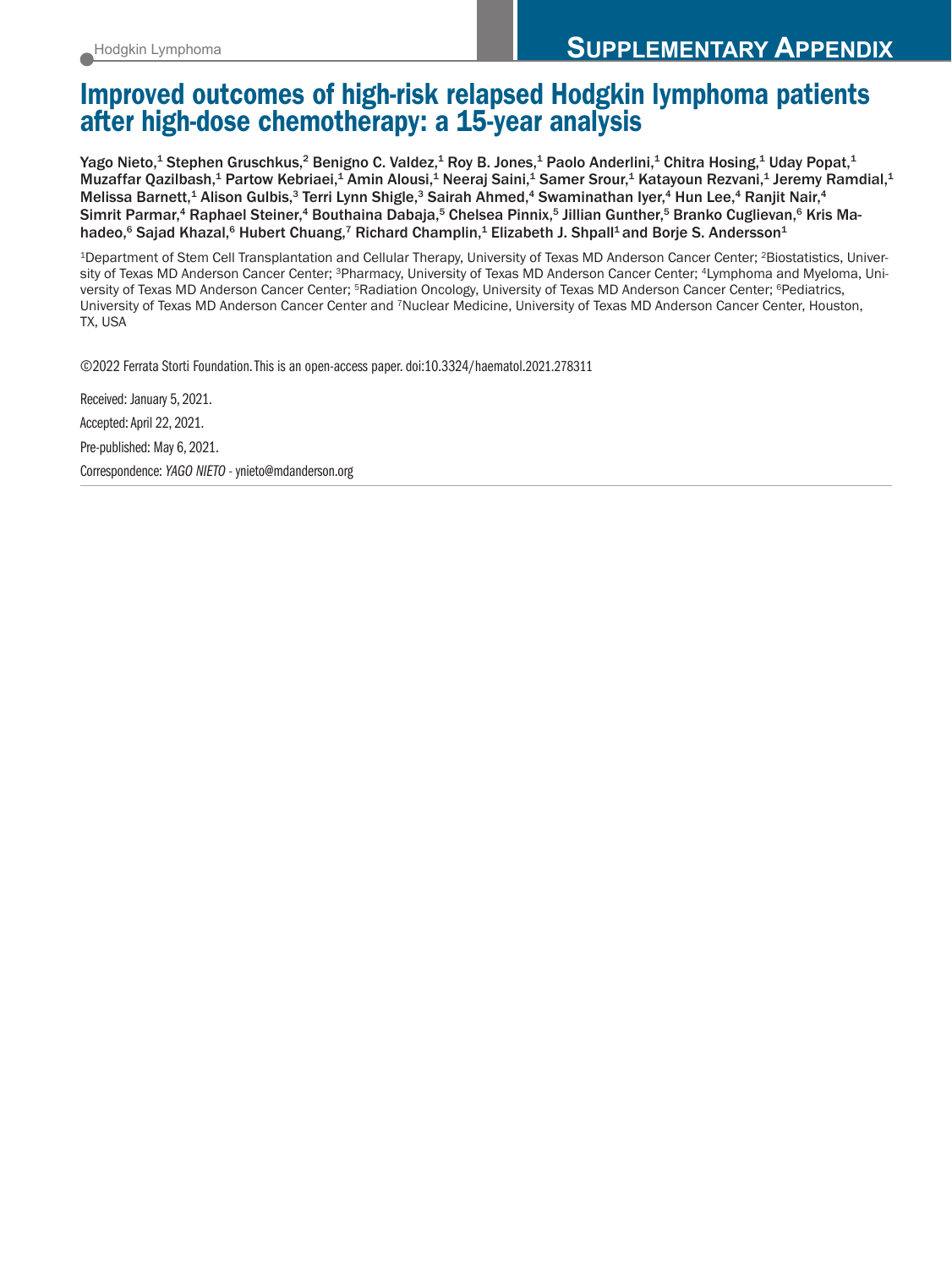## **Supplemental Methods**

We retrospectively analyzed all pts with HRR cHL treated at MD Anderson Cancer Center with HDC and ASCT between 01/01/2005 and 12/31/2019. Same as in our sequential GemBuMel trials,<sup>13,14,16,17</sup> high-risk relapse was defined for this analysis by  $\geq 1$  of the following criteria: Relapse within 1 year or refractoriness to frontline therapy, extranodal extension at relapse, B symptoms at relapse, failure to achieve a complete remission (CR) to most recent salvage therapy, or requiring  $\geq 2$  salvage lines of therapy.<sup>9</sup> Second or third lines of salvage chemotherapy were defined as different regimens used to treat persistent or progressive disease following a prior line, and did not include additional cycles of a different regimen given with peripheral blood progenitor cell (PBPC) mobilizing purposes following a CR. Patients not meeting any HRR criteria were excluded from this analysis. Bulky lesions at relapse were defined as ≥ 5 cm. All patients' demographic and tumor-related variables were captured prospectively in our departmental database.

During this 15-year period we studied new HDC regimens in sequential trials open to patients with HRR cHL: Phase 2 trial of BuMel (NCT00427765),<sup>12</sup> phase 1 trial of GemBuMel  $(NOT00410982)$ ,<sup>13</sup> phase 2 study of GemBuMel  $(NOT01200329)$ ,<sup>14</sup> phase 1-2 trial of vorinostat/GemBuMel (NCI-2011-02891),<sup>16</sup> and phase 1-2 trial of azacytidine/vorinostat/GemBuMel (NCT01983969).<sup>17</sup> The upper age limit in these studies was 65 and they required patient adequacy for ASCT: Eastern Cooperative Oncology Group performance status 0-2, creatinine clearance >50 ml/min, diffusion capacity for carbon monoxide corrected for hemoglobin level ≥50%, left ventricular ejection fraction >40%, and aspartate aminotransferase, alanine aminotransferase, and bilirubin <3 x upper limit of normal.

BuMel consisted of 4 daily doses of busulfan targeting an average daily busulfan exposure, represented by the area under the plasma concentration curve (AUC) of 4,000 μM/min (days -8 to -5), or total course AUC of 16,000 μM/min, and melphalan at 70 mg/m<sup>2</sup>/day x 2 (days -3 and -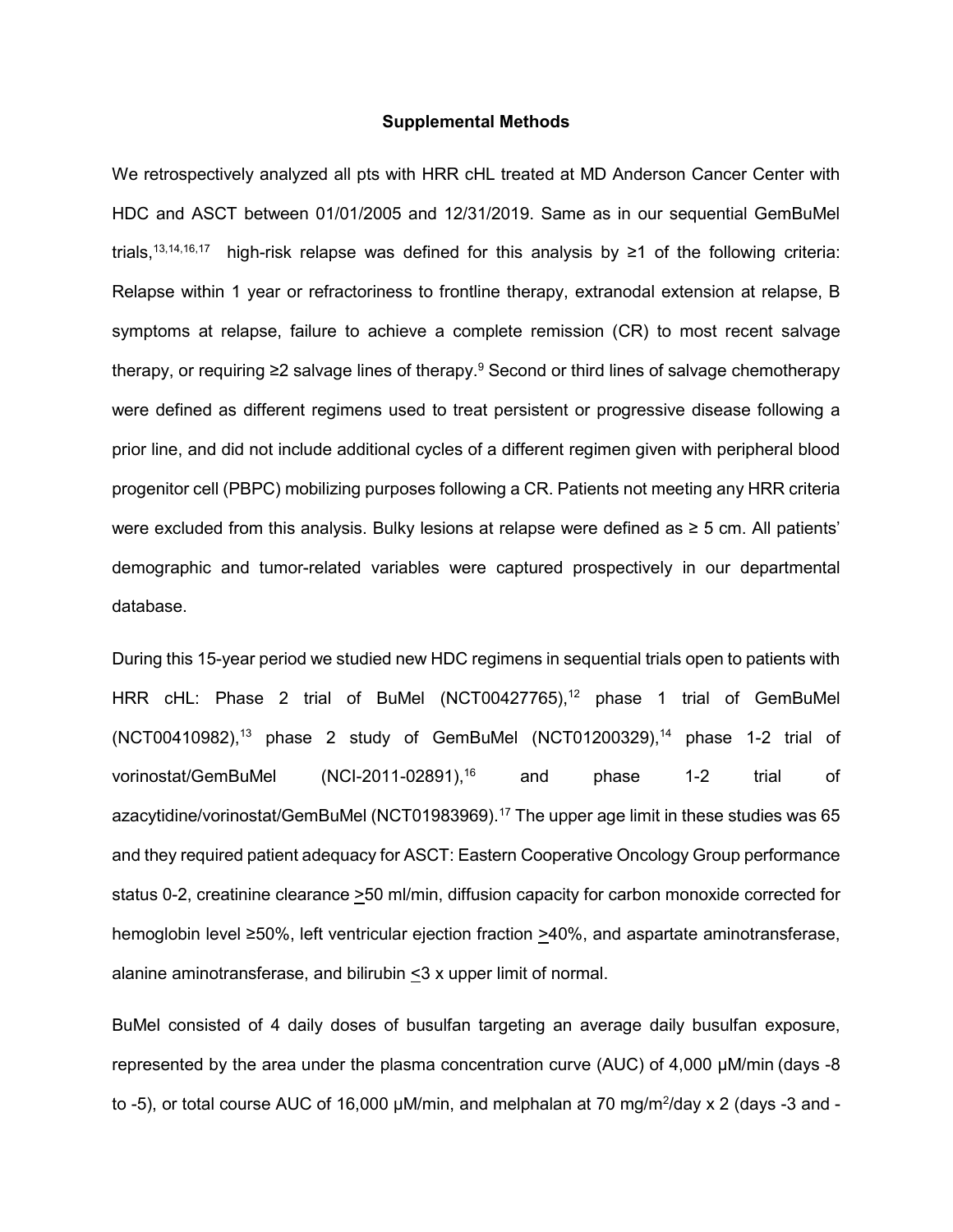2). GemBuMel added 2 doses of gemcitabine at 2,775 mg/m<sup>2</sup>/day (75 mg/m<sup>2</sup> bolus followed by 2,700 mg/m<sup>2</sup> at a fixed dose rate of 10 mg/m<sup>2</sup>/min over 4.5 hours) on days -8 and -3, preceding busulfan and melphalan, respectively.<sup>13</sup> Vorinostat was added to GemBuMel from days -11 to -2 at 1,000 mg PO daily within 1 hour of start of chemotherapy.<sup>16</sup> Azacytidine was administered up to 15 mg/m $^{2}$ /day IV from days -11 to -2, immediately preceding all the other chemotherapy drugs. $^{17}$ Since azacytidine did not appear to further improve the activity of vorinostat/GemBuMel, we included all patients treated with azacytidine/vorinostat/GemBuMel in the vorinostat/GemBuMel group in the present analysis.

Patients with HRR cHL meeting candidacy for ASCT who were not enrolled on those trials received BEAM as standard of care (SOC) and were prospectively registered in our departmental database. BEAM consisted of carmustine (300 mg/m $^2$ ), etoposide (200 mg/m $^2$ every 12 hours x 8  $\,$ doses), cytarabine (200 mg/m $^2$ every 12 hours x 8 doses) and melphalan (140 mg/m $^2$ ). In addition, both GemBuMel and vorinostat/Gem/Bu/Mel were adopted as standard regimens at our institution upon publication of their respective trials. Reasons for treating patients off study included their declining trial participation, the requirement by third-party payors that ASCT be done off study, or periods when no clinical trial was open to enrollment. The choice of HDC regimen off study was at the discretion of the treating physician.

Institutional transplant guidelines for antiemetics, antibacterial, antifungal and antiviral prophylaxis, and blood component transfusions were followed in all patients. Infusion of peripheral blood progenitor cells (PBPC) was on day 0. G-CSF was administered at 5 mcg/kg/day subcutaneously beginning on day +5 until neutrophil recovery.

Restaging studies were obtained within 30 days prior to enrollment, and subsequently at 1 month, 3 months, 6 months after SCT, and every 6 months thereafter as feasible. All patients in this analysis had pre-ASCT PET/computed tomography (CT) scans, which were prospectively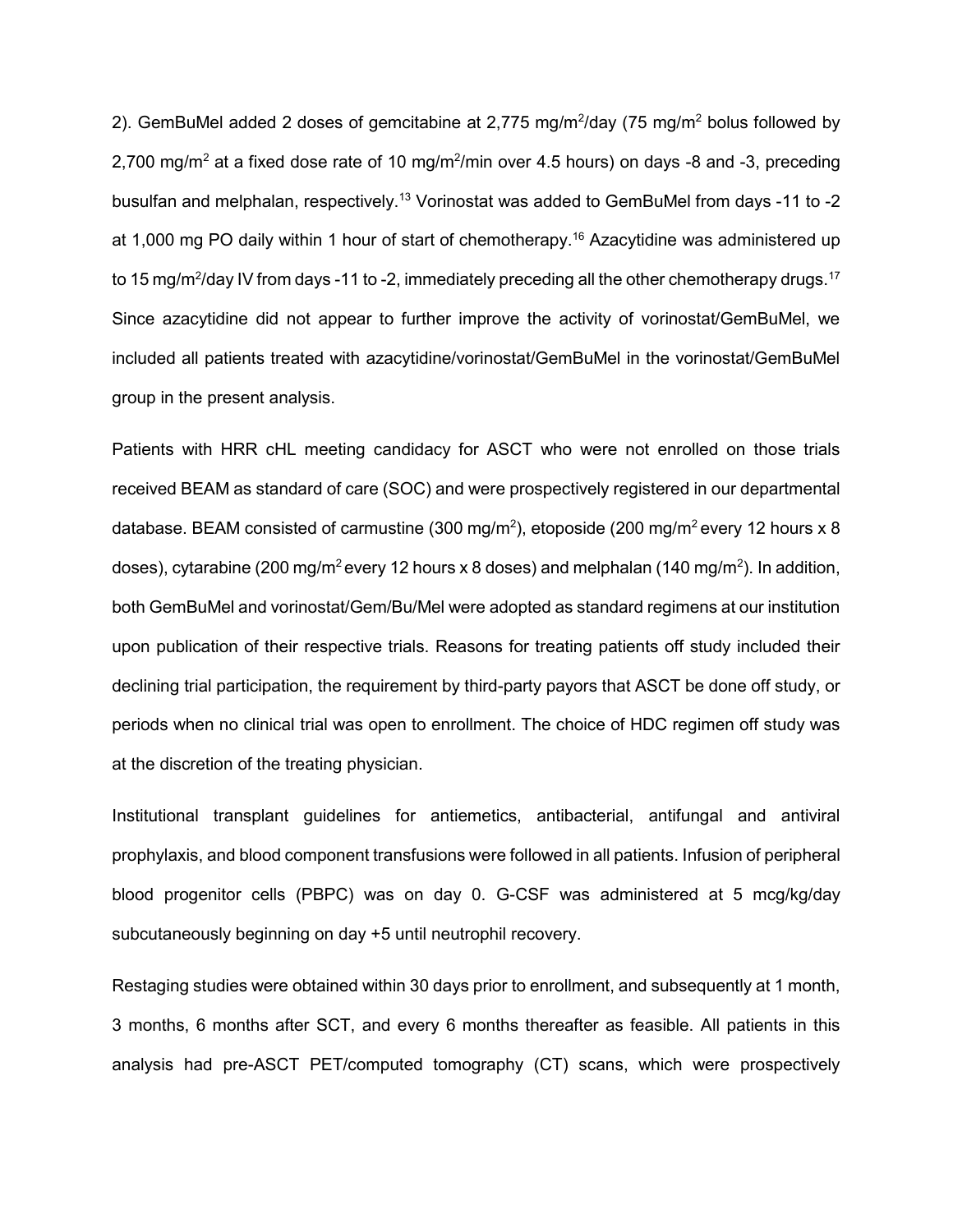interpreted as positive (active tumor) or negative (no active tumor) using mediastinal blood pool activity as the reference background,

 $1$  and the Deauville score when it became available (a score 1-3 was considered a CR).<sup>[2](#page-8-1)</sup>

Post-transplant consolidative radiotherapy (RT), delivered at a dose between 30 to 41.4 Gy, was considered for bulky relapses and/or PET-positive lesions at ASCT. Maintenance BV was considered for all patients after the results of the AETHERA study became available.<sup>8</sup>

## **Statistical Analyses**

Patients were characterized with respect to age, gender, treatment year, primary induction failure, prior disease-free interval, total number of relapses, total number of prior systemic lines of therapy, bulky relapse (defined as greater lesion >5 cm), extranodal extension at relapse, B symptoms at relapse, PET results at the time of ASCT, and post-ASCT treatment. Mean, median, standard deviation, and minimum/maximum values were described for continuous variables and N (%) were described for categorical/ordinal variables. Differences in demographic and clinical features by regimen cohort were assessed using Wilcoxon rank-sum tests for continuous variables and chi-square tests for categorical variables.<sup>[3](#page-8-2)</sup> PFS was measured from HDC initiation to disease relapse or death while OS was measured from therapy initiation to death. For both PFS and OS patients not experiencing an outcome were censored at their last follow-up visit. The Kaplan-Meier method was used to estimate 12-, 24-, and 60-month PFS and OS overall and by regimen, $4$  and differences in outcomes were assessed using the corresponding log-rank test.<sup>[5](#page-8-4)</sup> Finally, univariable and multivariable Cox regression analysis was employed to identify and evaluate factors associated with PFS and OS. $6$  Statistical significance was defined by an  $\alpha$ =0.05 and all statistical analyses were conducted using SAS version 9.4 (Cary, NC).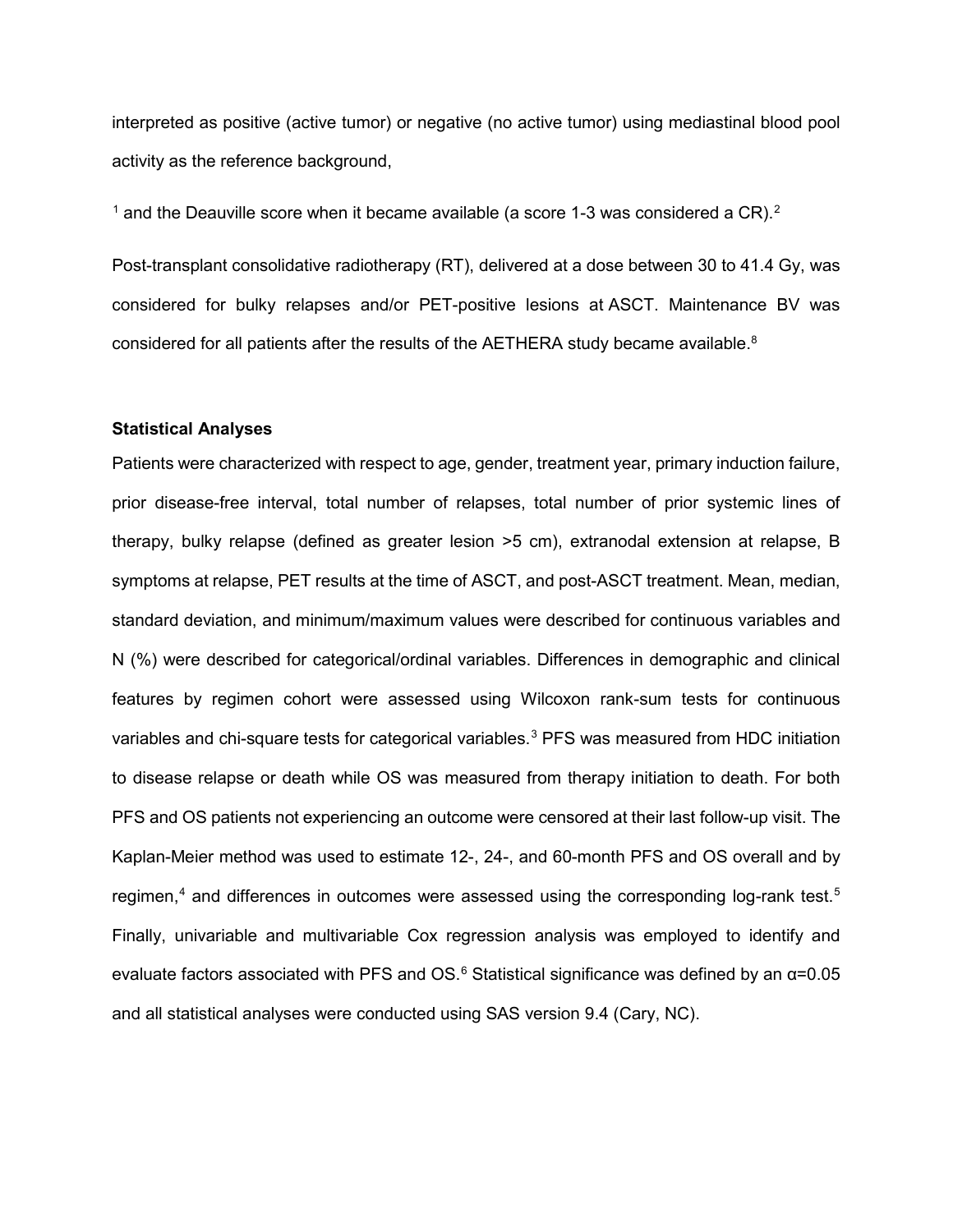| Supplemental Table 1. Distribution of the causes of death in the different time periods. |  |
|------------------------------------------------------------------------------------------|--|
|------------------------------------------------------------------------------------------|--|

|                                     |           | <b>Time periods</b> |           |           |           |
|-------------------------------------|-----------|---------------------|-----------|-----------|-----------|
|                                     |           | 2005-2007           | 2008-2011 | 2012-2015 | 2016-2019 |
| <b>PD</b>                           |           | 41 (88%)            | 38 (79%)  | 15 (55%)  | 2(66%)    |
| Toxicity from<br>salvage treatments | Allo-SCT  | 4(7.7%)             | 9(18.75%) | 6(22.2%)  |           |
|                                     | <b>BV</b> |                     |           | 2(7.4%)   |           |
| <b>SPM</b>                          |           | 6(11.5%)            | 1(2%)     |           | 1 (33%)   |
| <b>TRM</b>                          |           |                     |           | 2(7.4%)   |           |
| <b>MVA</b>                          |           |                     |           | 2(7.4%)   |           |
| Unknown                             |           | 1                   |           |           |           |
| Total                               |           | 52                  | 48        | 27        | 3         |

PD: progressive disease; BV: brentuximab vedotin; SPM: second primary malignancies; TRM: Transplant-related mortality; MVA: motor vehicle accident.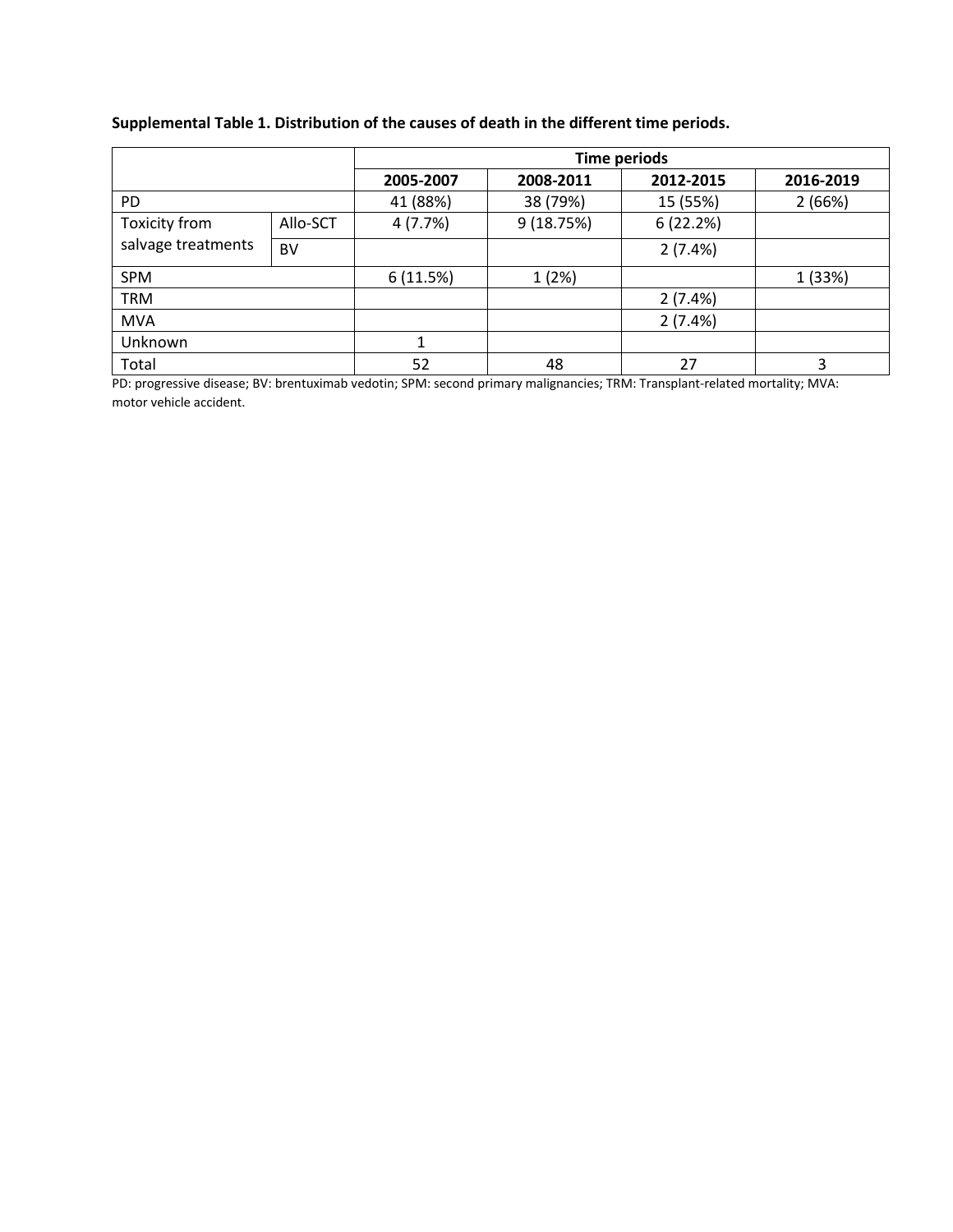**Supplemental Figure 1: Progression-free survival per HDC regimen in patients with 1 high-risk factor.** 

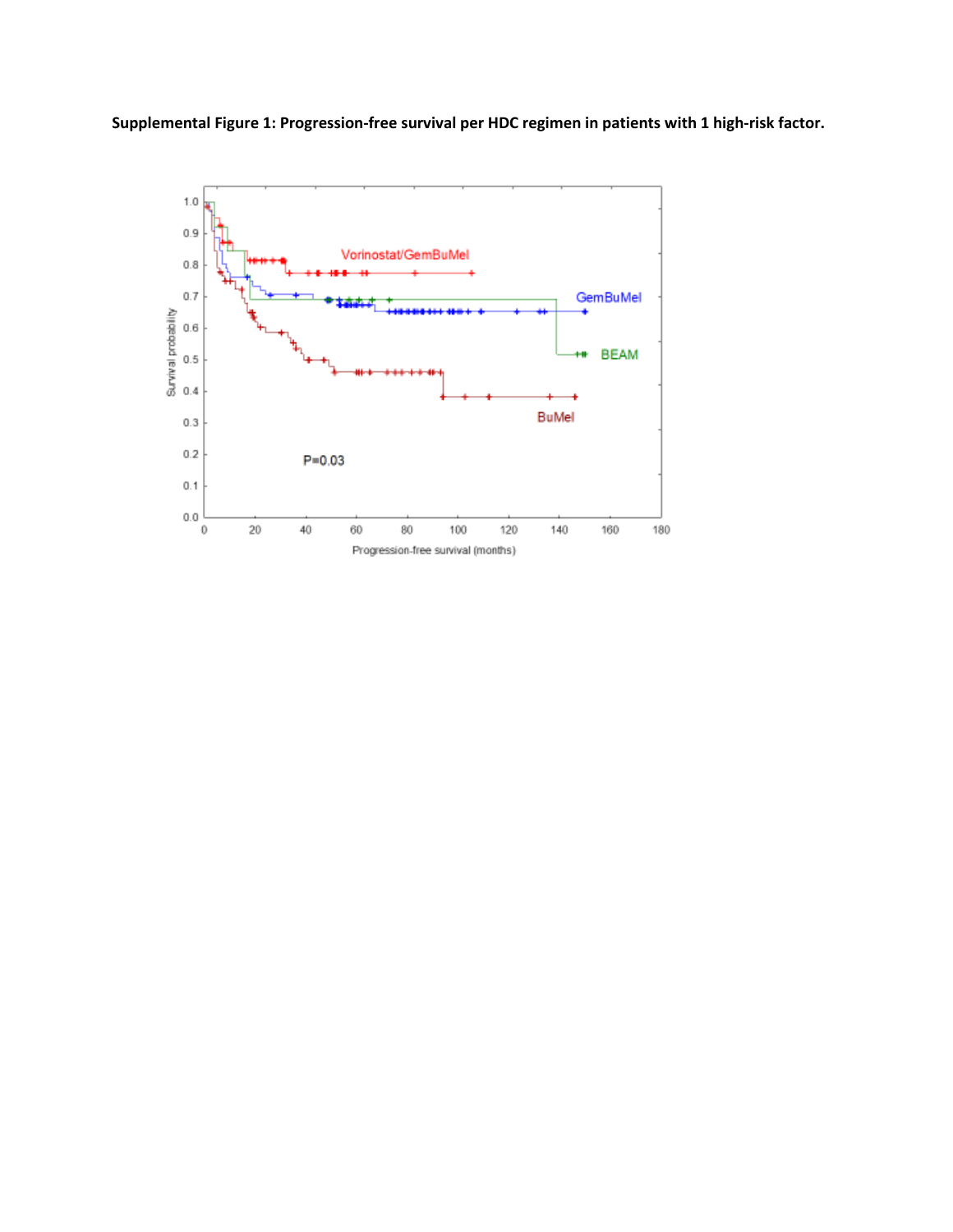**Supplemental Figure 2: Progression-free survival per HDC regimen in patients with ≥2 high-risk factors.** 

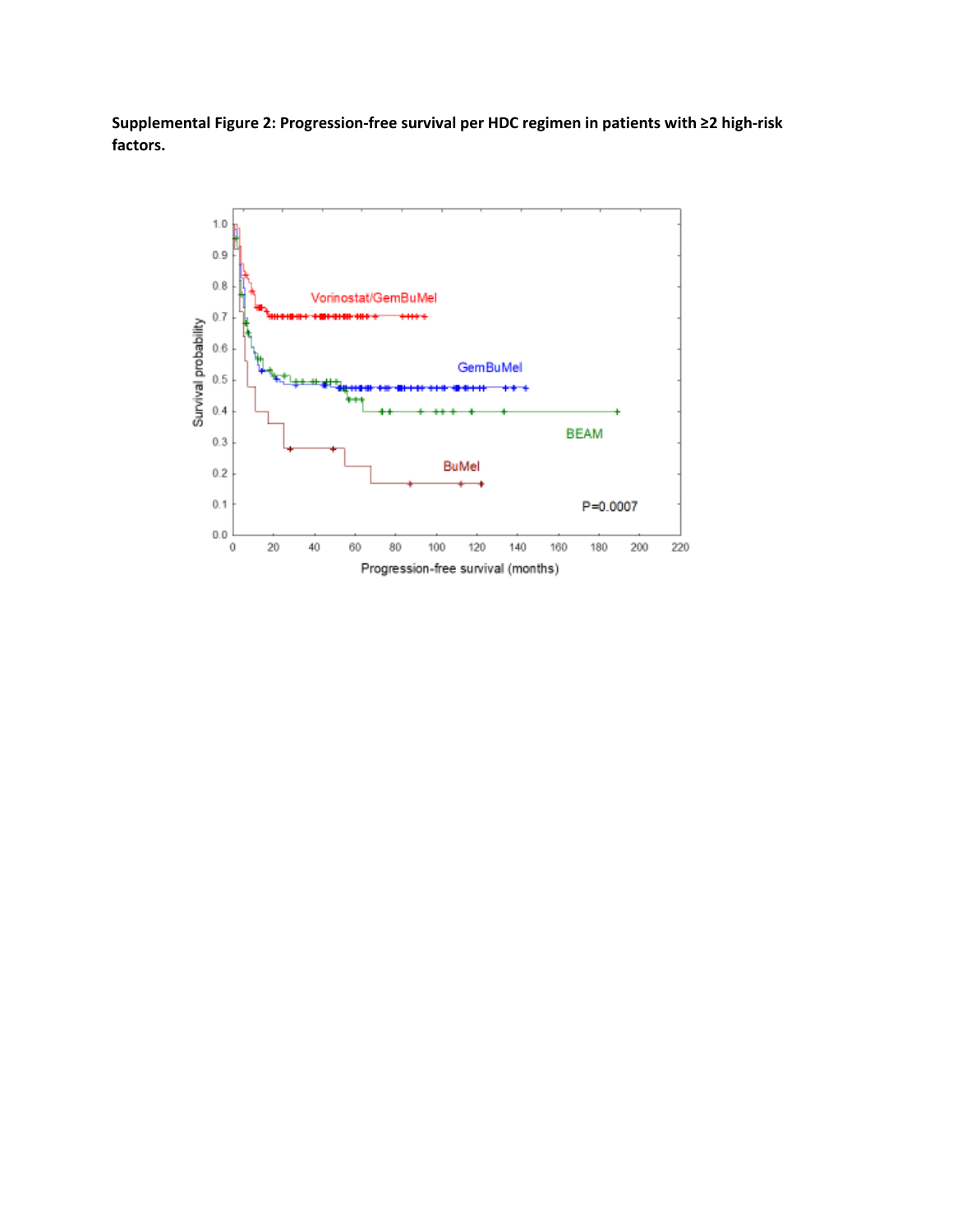**Supplemental figure 3: Progression-free survival per HDC regimen in patients with ≥3 high-risk factors.**